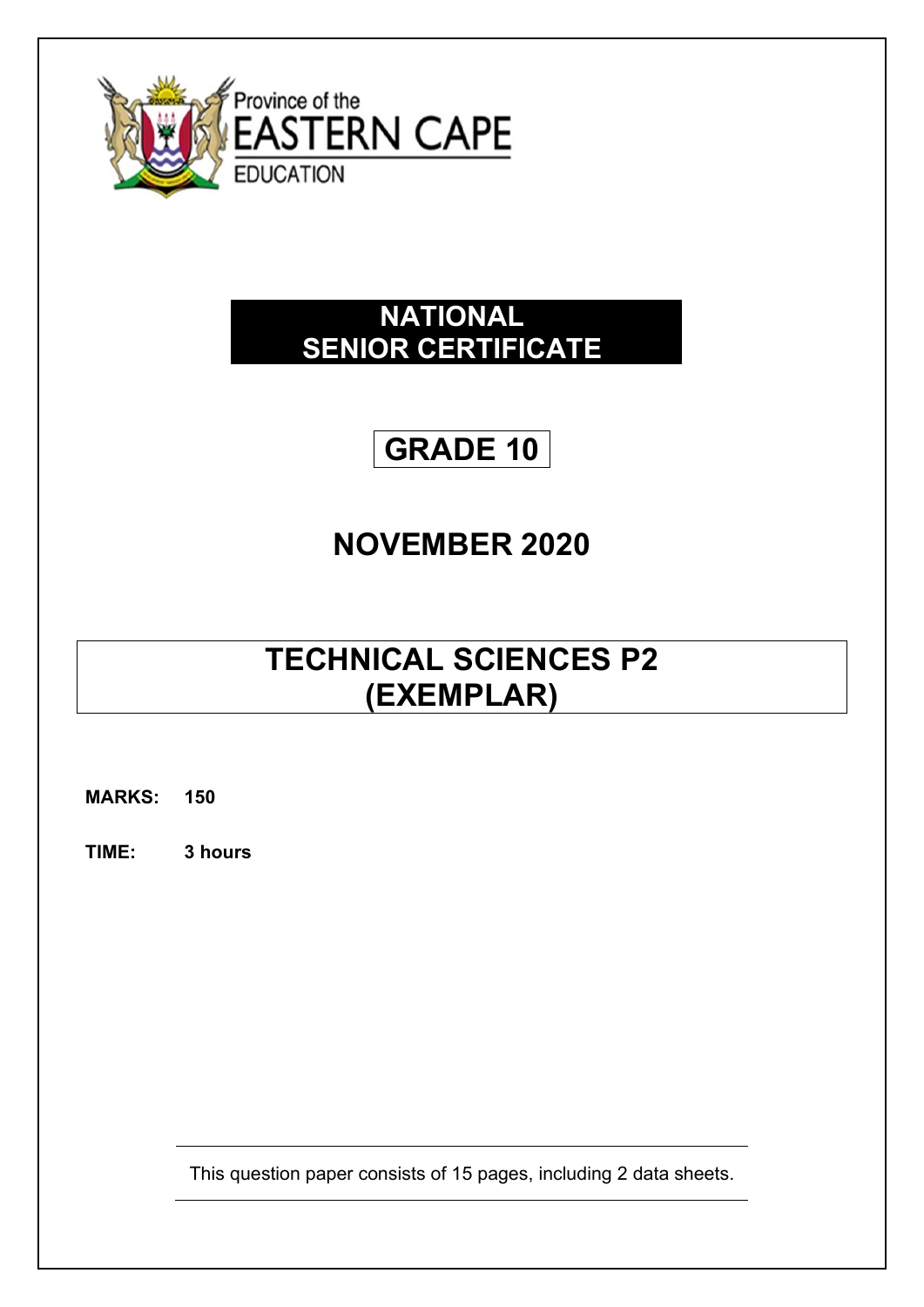#### **INSTRUCTIONS AND INFORMATION**

- 1. Answer ALL the questions in the ANSWER BOOK.
- 2. Start EACH question on a NEW page in the ANSWER BOOK.
- 3. Number the answers correctly according to the numbering system used in this question paper.
- 4. You may use a non-programmable calculator.
- 5. LEAVE a line open between subsections, i.e. QUESTION 2.1 and QUESTION 2.2.
- 6. You are advised to use the attached DATA SHEETS.
- 7. Show ALL formulae and substitutions in ALL calculations.
- 8. Round off your final numerical answers to a minimum of TWO decimal places.
- 9. Give brief motivations, discussions, etc. where required.
- 10. Write neatly and legibly.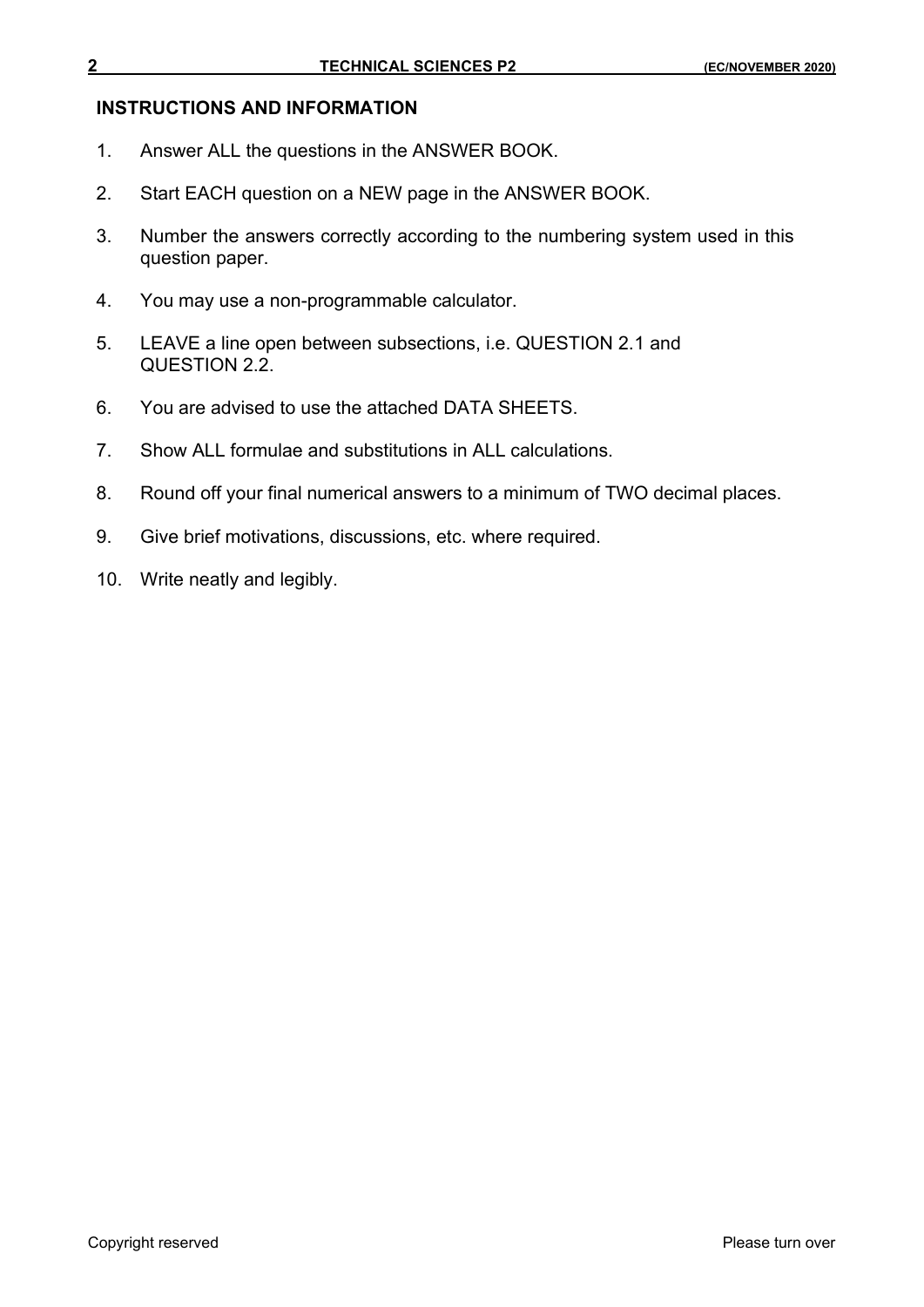#### **QUESTION 1: MULTIPLE-CHOICE QUESTIONS**

Various options are provided as possible answers to the following questions. Choose the answer and write only the letter (A–D) next to the question numbers (1.1–1.10) in the ANSWER BOOK, for example 1.11 D.

- 1.1 The number of protons in an atom is the same as the …
	- A electrons.
	- B neutrons.
	- C mass number.
	- D atomic number. (2)
- 1.2 Name TWO particles that are found in the nucleus of an atom.
	- A Neutrons and electrons
	- B Protons and electrons
	- C Protons and neutrons
	- D Neutrons and charges (2) (2)
- 1.3 The correct s-p notation for Boron is …
	- A  $1s^2 2s^2$ .
	- B  $1s^2 2s^2 2p^5$ .
	- C  $1s^2 2s^2 2p^1$ .
	- D  $1s^2 2s^2 2p^6 3s^1$ .
		- .  $(2)$
- 1.4 Which symbol represents an element which is an alkaline-earth metal on the periodic table?
	- A Ba
	- B Na
	- C Al
	- D Ni  $(2)$
- 1.5 The VALENCY of iron in FeSO<sub>4</sub> is ...
	- $A +1$
	- $B +2$
	- $C +3$
	- D  $-2$  (2)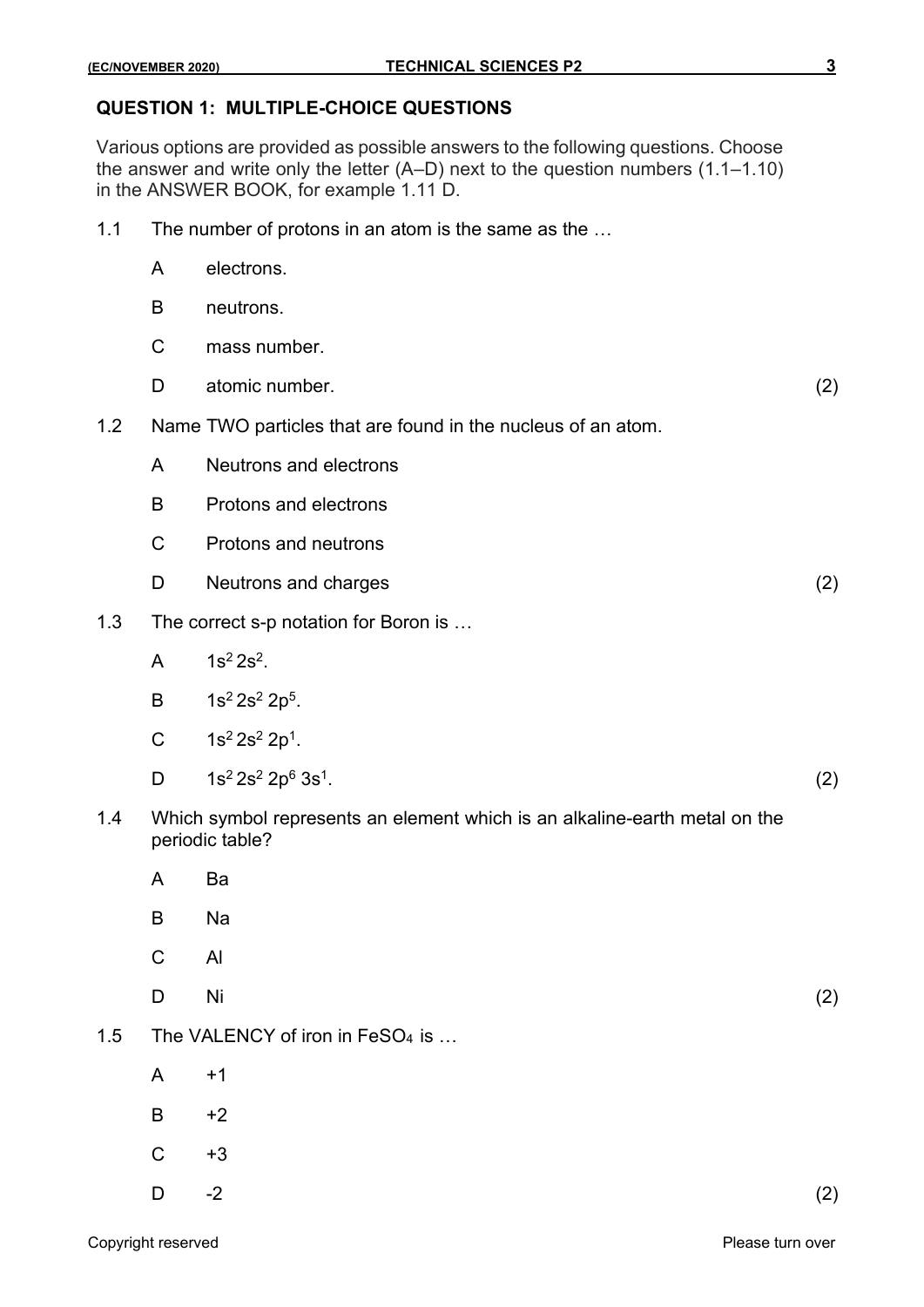| <u>4</u> |             | <b>TECHNICAL SCIENCES P2</b>                                                                                                                                                                 | (EC/NOVEMBER 2020) |
|----------|-------------|----------------------------------------------------------------------------------------------------------------------------------------------------------------------------------------------|--------------------|
| 1.6      |             | Which ONE of the properties can be used to identify a substance?                                                                                                                             |                    |
|          | A           | Length                                                                                                                                                                                       |                    |
|          | B           | Weight                                                                                                                                                                                       |                    |
|          | $\mathsf C$ | Density                                                                                                                                                                                      |                    |
|          | D           | Temperature                                                                                                                                                                                  | (2)                |
| 1.7      |             | An example of a ferromagnetic substance is                                                                                                                                                   |                    |
|          | A           | Co.                                                                                                                                                                                          |                    |
|          | B           | Mg.                                                                                                                                                                                          |                    |
|          | $\mathsf C$ | Be.                                                                                                                                                                                          |                    |
|          | D           | Cu.                                                                                                                                                                                          | (2)                |
| 1.8      |             | An unknown material is connected in a circuit consisting of a battery,<br>ammeter and connecting wires. The reading on the ammeter is 0 A. The<br>type of unknown material is therefore a/an |                    |
|          | A           | conductor.                                                                                                                                                                                   |                    |
|          | B           | metal.                                                                                                                                                                                       |                    |
|          | $\mathsf C$ | insulator.                                                                                                                                                                                   |                    |
|          | D           | metalloid.                                                                                                                                                                                   | (2)                |
| 1.9      |             | The correct chemical name for $A\ell_2O_3$ is                                                                                                                                                |                    |
|          | A           | aluminium oxide.                                                                                                                                                                             |                    |
|          | B           | aluminium dioxide.                                                                                                                                                                           |                    |
|          | $\mathsf C$ | aluminium trioxide.                                                                                                                                                                          |                    |
|          | D           | aluminium monoxide.                                                                                                                                                                          | (2)                |
| 1.10     |             | The missing Stock notation for CuNO <sub>2</sub> is                                                                                                                                          |                    |
|          | A           | I.                                                                                                                                                                                           |                    |
|          | B           | Ш.                                                                                                                                                                                           |                    |
|          | $\mathsf C$ | III.                                                                                                                                                                                         |                    |
|          | D           | IV.                                                                                                                                                                                          | (2)<br>[20]        |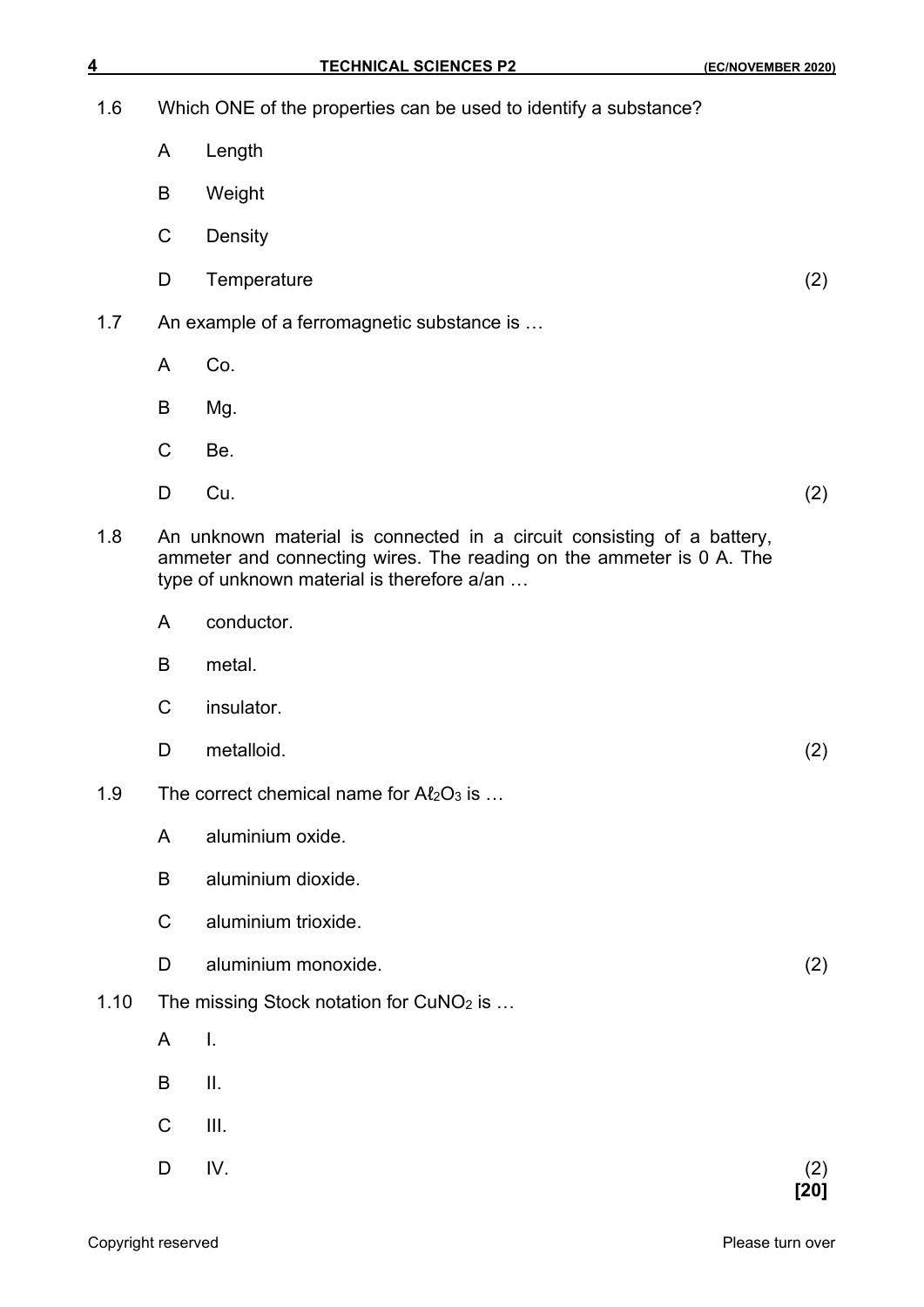2.1 Study the following properties of materials and answer the questions that follow.

thermal conductivity; ductile; melting point; magnetic; electrical conductivity; brittle; boiling point; non-magnetic; density; malleable

Write down numbers (2.1.1 to 2.1.5) in your ANSWER BOOK, and next to each number write down ONE of correct relevant properties that describes the statement below the best.

- 2.1.1 A hard block of margarine will change its state from solid in the fridge to a runny liquid on a hot day (2)
- 2.1.2 A ladder made of aluminium is much easier to carry a steel ladder due to a certain property (2)
- 2.1.3 Sheet metal that is pressed into the shape of car body panels (2)
- 2.1.4 Copper and low carbon steel are materials used to manufacture wire (2)
- 2.1.5 Aluminium cup containing boiling water and keeps the water warmer for a longer time period (2)
- 2.2 Read the following and answer the questions that follow.

*Aluminium* is used for kitchen foil and the top of cool drink cans.

*Carbon* is used to make the lead inside a pencil, and coal and burnt wood are mostly carbon.

Uses of *iron* in daily life include machinery and tools as well as vehicles and structural elements of buildings and bridges.

Water pipes are often *copper*, so you would be able to find an off cut.

The outside metal of a cheap AA size torch cell is made of *zinc*.

*Nickel* is used in a variety of metal alloys. You might find it in armour plating, nails or pipes.

#### 2.2.1 State whether the following statement is TRUE or FALSE.

All the elements mentioned in the above paragraph are metals.

Explain your choice. (2)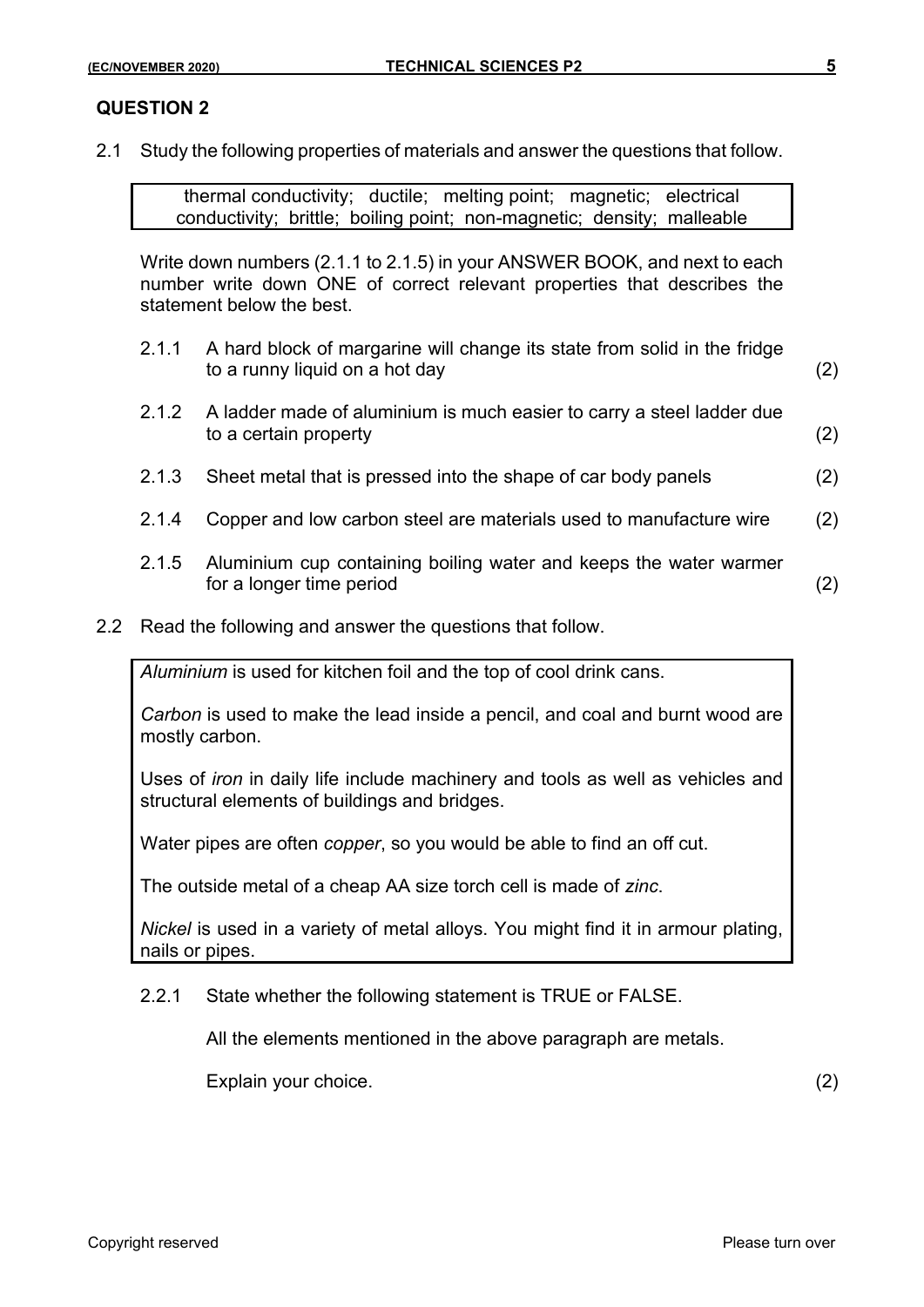2.2.2 If all these elements are placed on a flat surface in the presence of a bar magnet, which of the following elements will be attracted or repelled by the bar magnet?

Redraw the table in your ANSWER BOOK and complete the table.

| <b>SUBSTANCE</b> | <b>REPEL / ATTRACT</b> |
|------------------|------------------------|
| Aluminium        |                        |
| Carbon           |                        |
| Iron             |                        |
| Copper           |                        |
| Zinc             |                        |
| <b>Nickel</b>    |                        |
|                  | $(6 \times 1)$         |

- 2.2.3 What type of property do the substances that are attracted to the bar magnet, possess? (1)
- 2.3 Substances mentioned in the above paragraph with other materials are given below in a table with their different thermal conductivity. Study the table and answer the questions that follow.

| <b>MATERIAL</b> | <b>THERMAL CONDUCTIVITY</b><br>(W M <sup>-1</sup> K <sup>-1</sup> ) AT 25 °C |
|-----------------|------------------------------------------------------------------------------|
| Air             | 0,0262                                                                       |
| Aluminium       | 205                                                                          |
| <b>Brick</b>    | 0, 15                                                                        |
| Polyester       | 0,05                                                                         |
| Glass           | 1,05                                                                         |
| Copper          | 401                                                                          |
| Stainless steel | 16                                                                           |

| 2.3.1 Define the term <i>insulator</i> . |  |
|------------------------------------------|--|
|                                          |  |

- 2.3.2 Identify TWO of the most effective insulators in the table. (2)
- 2.3.3 Give a reason why you have identified the substances in QUESTION 2.3.2 to be insulators. (1)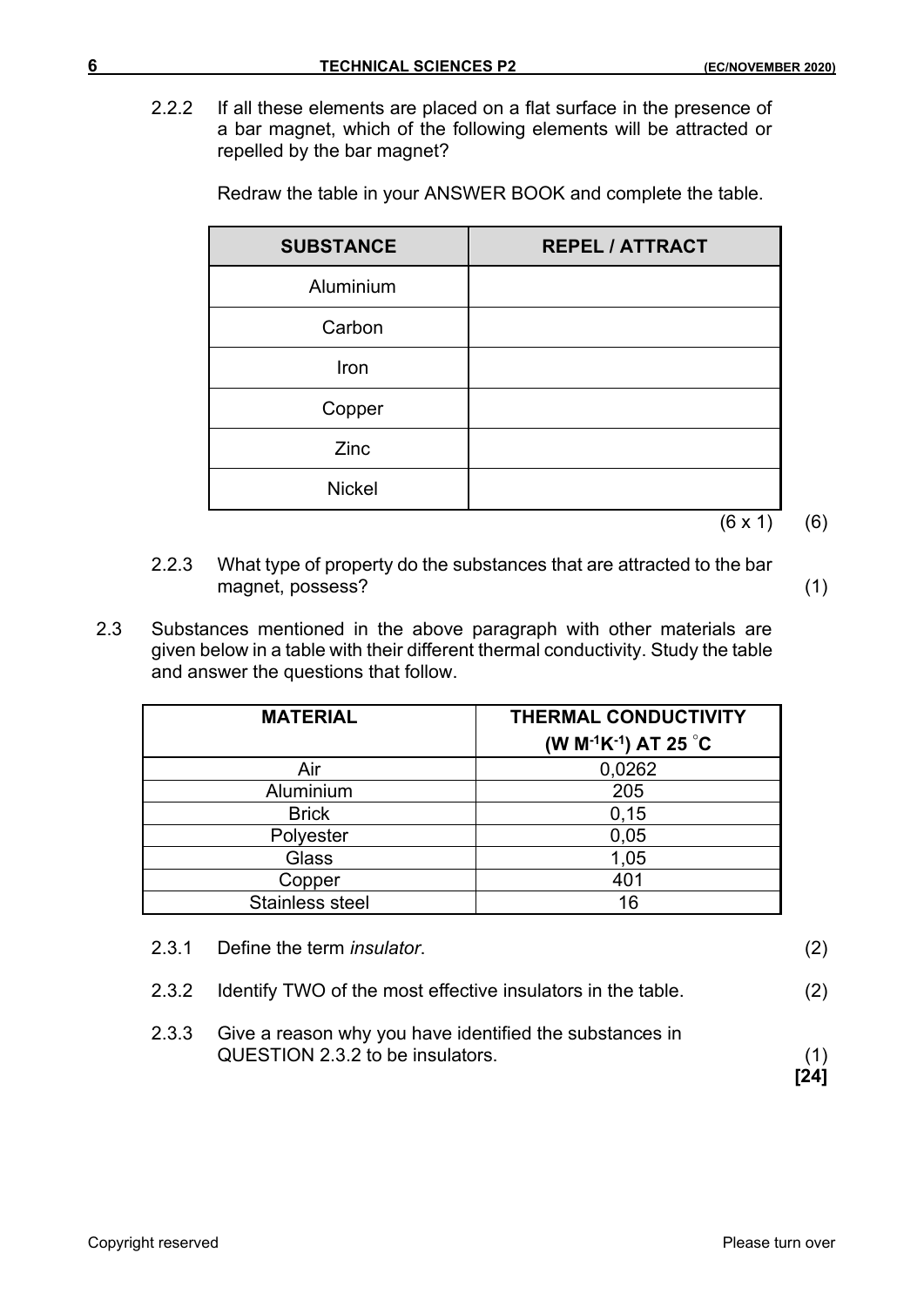Analyse and study the Aufbau diagram of an unknown element which is drawn and shown in the diagram below:



- 3.1 Define the term *element*. (2) 3.2 Identify in which group number and period the element is situated. (2) 3.3 Write the atomic number of this element. (1) 3.4 Write down the s-p notation of this element. (3) 3.5 Give the NAME and SYMBOL of this element. (2) 3.6 Identify the number of VALENCE electrons in the element. (1) 3.7 Write down the Aufbau diagram for the ion-form of this element. (3) 3.8 Identify whether this element in its ion-form can be a CATION or an ANION. (1)
- 3.9 Below are given *atoms with the same atomic number but different mass number.*



- 3.9.1 Provide the correct term for the underlined words. (1)
- 3.9.2 Which substance has an excess number of electrons? Write only  $number(1)$  or  $(2)$ .  $(1)$
- 3.9.3 What will be the charge of  $\bm{M}$  g when changed from an atom to an ion? Write positive or negative. (1)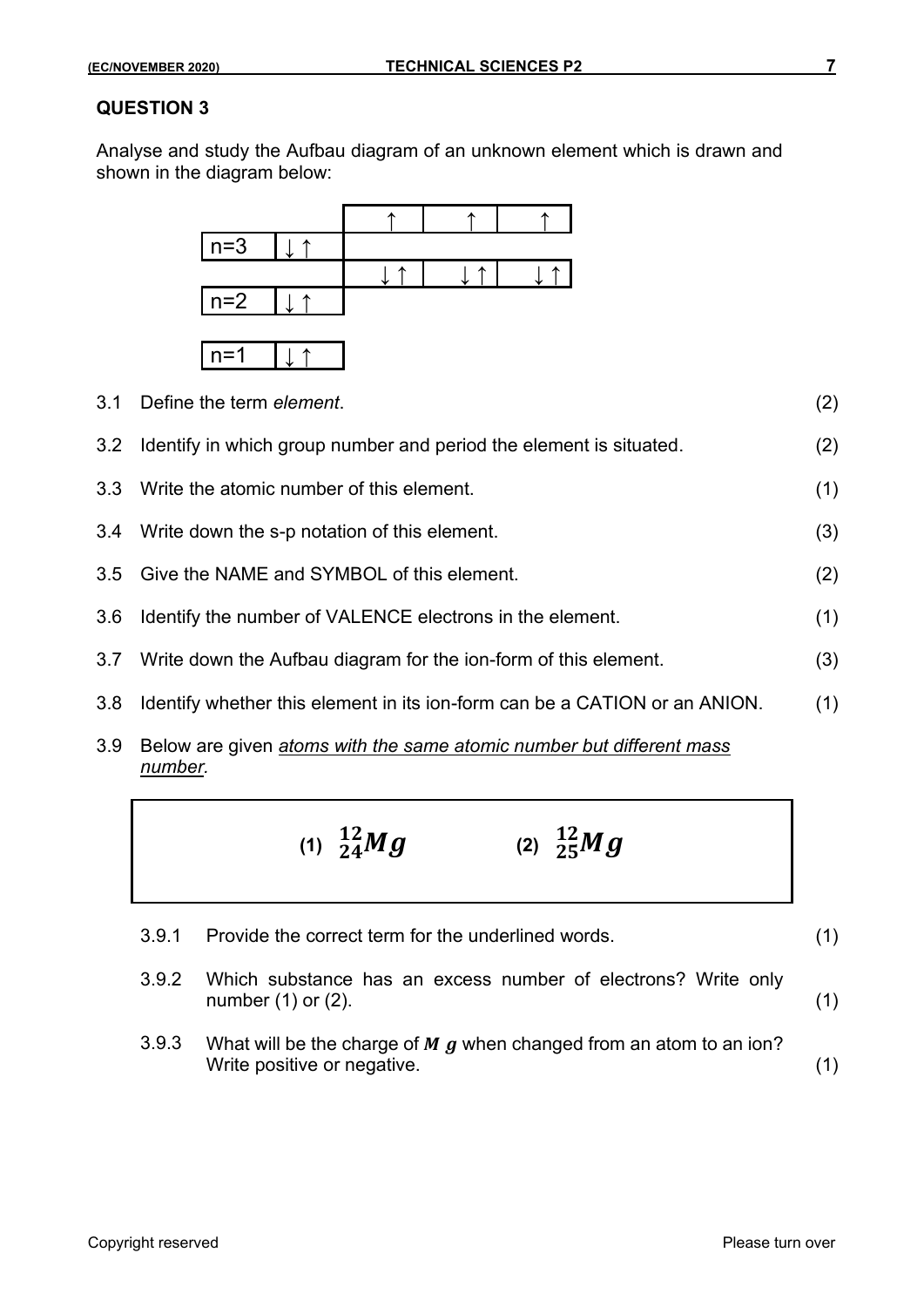3.9.4 Study the following table by writing down ONLY the question number and the letters (a) to (h) in your ANSWER BOOK and next to it write ONLY the correct answer (name or number).

| <b>Name</b>            | <b>Symbol</b>   | No. of<br>protons | No. of<br>neutrons | No. of<br>electrons |
|------------------------|-----------------|-------------------|--------------------|---------------------|
| Sodium                 | ʿa)             | 11                | b)                 | 11                  |
| $\mathsf{C}\mathsf{C}$ | Li <sup>+</sup> | 3                 | 4                  | d.                  |
| Potassium              | $\epsilon)$     | 19                |                    | 19                  |
|                        | 'n)             | 8                 | 8                  | 10                  |

 $(9 \times 1)$  (9)

- 3.10 Define the *atomic mass of an atom.* (2)
- 3.11 Balance the chemical reactions given below:

$$
(a) \quad CH_4 + O_2 \rightarrow CO_2 + H_2O \tag{2}
$$

- (b)  $N_2 + O_2 \rightarrow NO_2$  (2)
- 3.12 Study the following table and answer the questions that follow.

| A | Ca + CO <sub>2</sub> + H <sub>2</sub> O $\rightarrow$ | B            | Magnesium sulphate     |
|---|-------------------------------------------------------|--------------|------------------------|
| C | $SO_4^-$                                              | $\mathsf{D}$ | $KNO3 \rightarrow  + $ |
|   | Sulphuric acid + Zinc $\rightarrow$                   | F            | $SO_3^-$               |
| G | NH <sub>4</sub> CI                                    | н            | Sodium hydroxide       |
|   | $Mq^{2+}$                                             |              | Nitrogen dioxide       |

| 3.12.1 | Define the term compound.                                                                  | (2)         |
|--------|--------------------------------------------------------------------------------------------|-------------|
| 3.12.2 | Complete reaction number <b>D</b> by writing the formulae of the products<br>formed.       | (4)         |
| 3.12.3 | Identify the letters that react as reactants to produce compound <b>B</b><br>as a product. | (2)         |
| 3.12.4 | Write the NAMES of the product formed in <b>E</b> .                                        | (4)         |
| 3.12.5 | Write down the chemical formula of letters <b>H</b> and <b>J</b> .                         | (4)<br>[49] |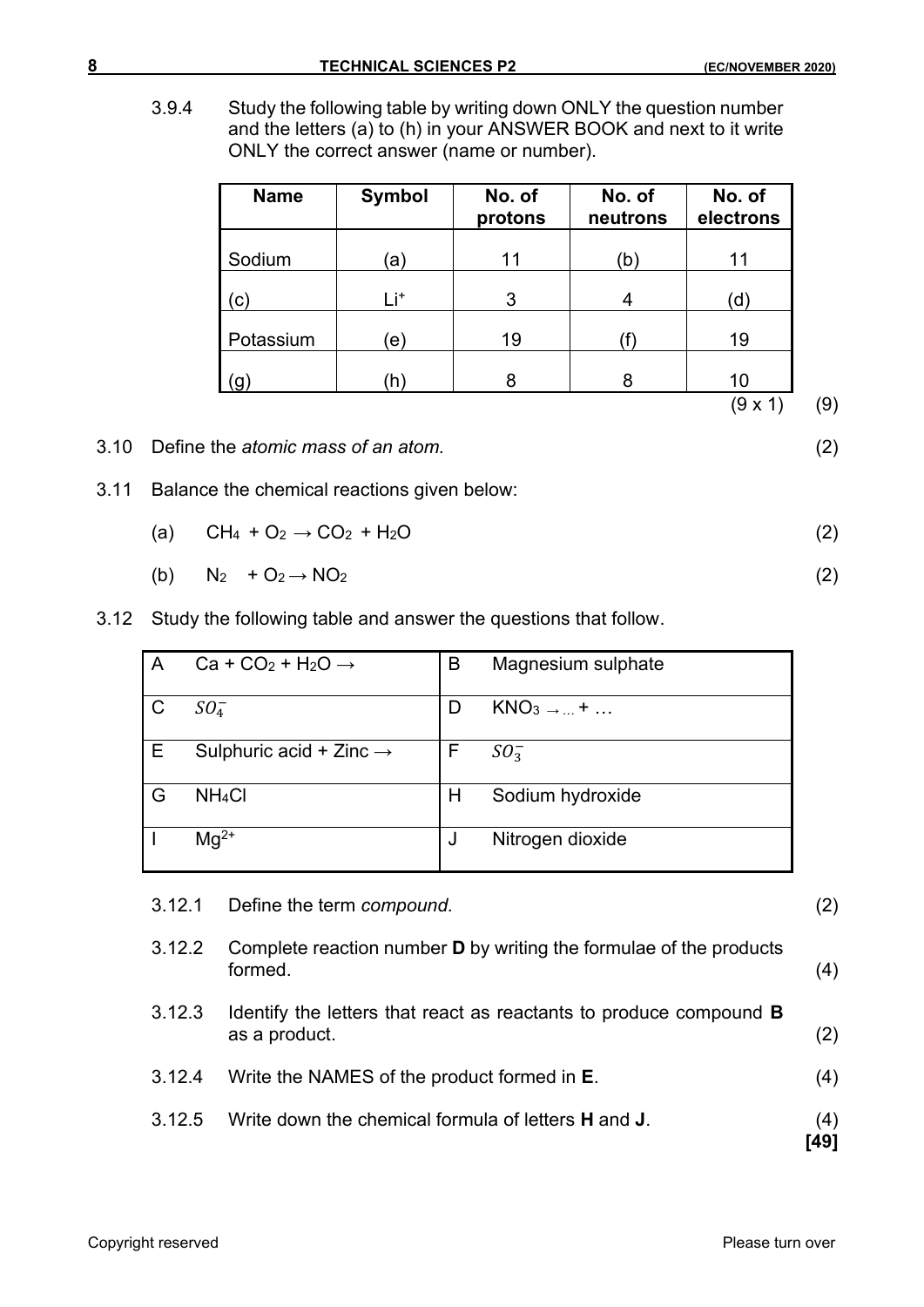| 4.1 |                                                | Define pure substance.                                      | (2) |  |  |  |  |
|-----|------------------------------------------------|-------------------------------------------------------------|-----|--|--|--|--|
|     |                                                | 4.2 Write ONE example on each of the concepts listed below: |     |  |  |  |  |
|     | 4.2.1                                          | Insulator                                                   | (1) |  |  |  |  |
|     | 4.2.2                                          | Conductor                                                   | (1) |  |  |  |  |
| 4.3 |                                                | Define the term cation.<br>(2)                              |     |  |  |  |  |
| 4.4 |                                                | Determine from the chemical substances given their:         |     |  |  |  |  |
|     | 4.4.1                                          | Cation in CO <sub>2</sub>                                   | (2) |  |  |  |  |
|     |                                                | 4.4.2 Anion in $H_2O$                                       | (2) |  |  |  |  |
| 4.5 | Complete the Stock notation for the following: |                                                             |     |  |  |  |  |
|     | 4.5.1                                          | FeO <sub>3</sub>                                            | (2) |  |  |  |  |
|     |                                                | $4.5.2$ CuCl <sub>2</sub>                                   | (2) |  |  |  |  |

4.6 Look at the table below. It shows a simplified version of the periodic table. Elements are replaced with letters (a) to (l).

| $\cdots$ |   |  |  |  |  |     |    |     |  |  |
|----------|---|--|--|--|--|-----|----|-----|--|--|
| 'a       |   |  |  |  |  |     | d, |     |  |  |
|          | D |  |  |  |  |     |    | (e) |  |  |
|          |   |  |  |  |  | 'c, |    |     |  |  |
|          |   |  |  |  |  |     |    |     |  |  |

Write down the letter(s) representing:

| 4.6.1 | Metalloids                      | (2) |
|-------|---------------------------------|-----|
|       | 4.6.2 Gas used to fill balloons | (1) |
|       | 4.6.3 A gas found in group 1    | (1) |
| 4.6.4 | Alkali-earth metal              | (1) |
|       | 4.6.5 Halogen                   | (1) |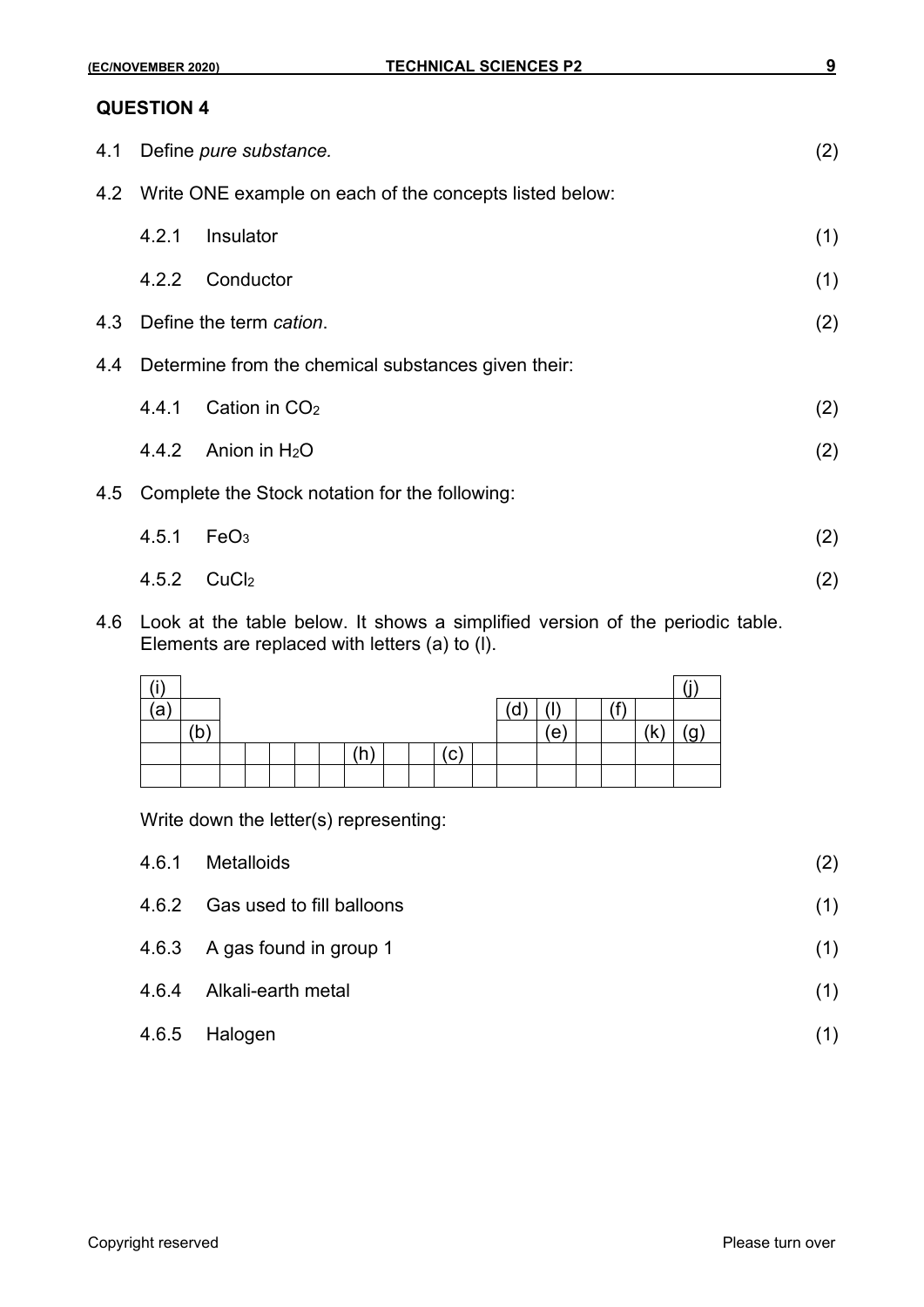| 10  |       | <b>TECHNICAL SCIENCES P2</b>                                             | <b>(EC/NOVEMBER 2020)</b> |
|-----|-------|--------------------------------------------------------------------------|---------------------------|
|     | 4.6.6 | Has got an atomic number of 12                                           | (1)                       |
|     | 4.6.7 | Has 3 protons in its nucleus                                             | (1)                       |
|     | 4.6.8 | Its highest energy orbitals are fully filled with paired electrons       | (1)                       |
|     | 4.6.9 | Noble gas in period 3                                                    | (1)                       |
| 4.7 |       | Write the SYMBOLS and NAMES of elements represented by (b); (f) and (i). | (6)                       |
| 4.8 |       | Define the term diatomic.                                                | (2)                       |
| 4.9 |       | Which letters can be identified as diatomic elements?                    | (3)<br>[35]               |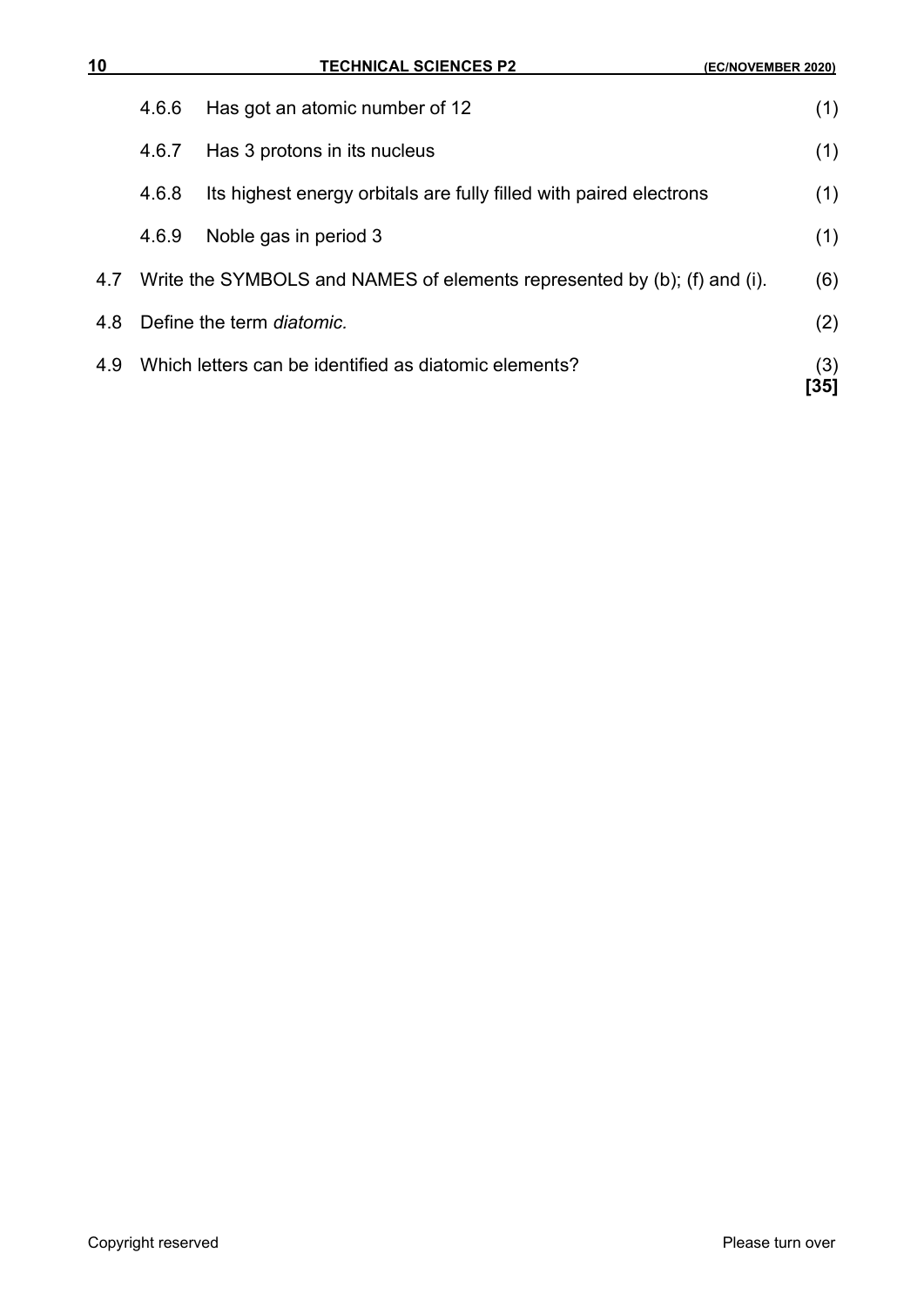Study the following table where substances are measured at a room temperature of  $20^{\degree}$ C.

|            | <b>SUBSTANCE</b>                                                                                                                                      |        | <b>MELTING POINT °C</b>                                                                                                   | <b>BOILING POINT °C</b> |     |  |
|------------|-------------------------------------------------------------------------------------------------------------------------------------------------------|--------|---------------------------------------------------------------------------------------------------------------------------|-------------------------|-----|--|
| Oxygen     |                                                                                                                                                       |        | $-219$                                                                                                                    | $-183$                  |     |  |
| Ethanol    |                                                                                                                                                       |        | $-15$                                                                                                                     | 78                      |     |  |
| Sodium     |                                                                                                                                                       |        | 98                                                                                                                        | 890                     |     |  |
| Sulphur    |                                                                                                                                                       |        | 119                                                                                                                       | 445                     |     |  |
| Iron       |                                                                                                                                                       |        | 1 540                                                                                                                     | 2 900                   |     |  |
| Glass      | 2 2 3 0                                                                                                                                               |        |                                                                                                                           |                         |     |  |
| Diamond    |                                                                                                                                                       |        | 3 5 5 0                                                                                                                   | 4 8 3 2                 |     |  |
| 5.1<br>5.2 | Define temperature.<br>Name the instrument that was used to measure the temperatures.                                                                 |        |                                                                                                                           |                         |     |  |
| 5.3        | (1)<br>What type of scale was used by the instrument mentioned in QUESTION 5.2<br>(1)<br>in order to get readings?                                    |        |                                                                                                                           |                         |     |  |
| 5.4        | Name TWO other different types of instruments besides the one named in<br>QUESTION 5.3 that is used in our daily lives to measure temperature.<br>(2) |        |                                                                                                                           |                         |     |  |
| 5.5        |                                                                                                                                                       |        | Convert the following to Kelvin temperature:                                                                              |                         |     |  |
|            | 5.5.1                                                                                                                                                 |        | Oxygen melting point temperature                                                                                          |                         | (2) |  |
|            | 5.5.2                                                                                                                                                 |        | Sulphur boiling point temperature                                                                                         |                         | (2) |  |
| 5.6        |                                                                                                                                                       |        | Identify ONE substance of the following phases by studying their melting<br>points and boiling points in the table given: |                         |     |  |
|            | 5.6.1                                                                                                                                                 | Solid  |                                                                                                                           |                         | (1) |  |
|            | 5.6.2                                                                                                                                                 | Liquid |                                                                                                                           |                         | (1) |  |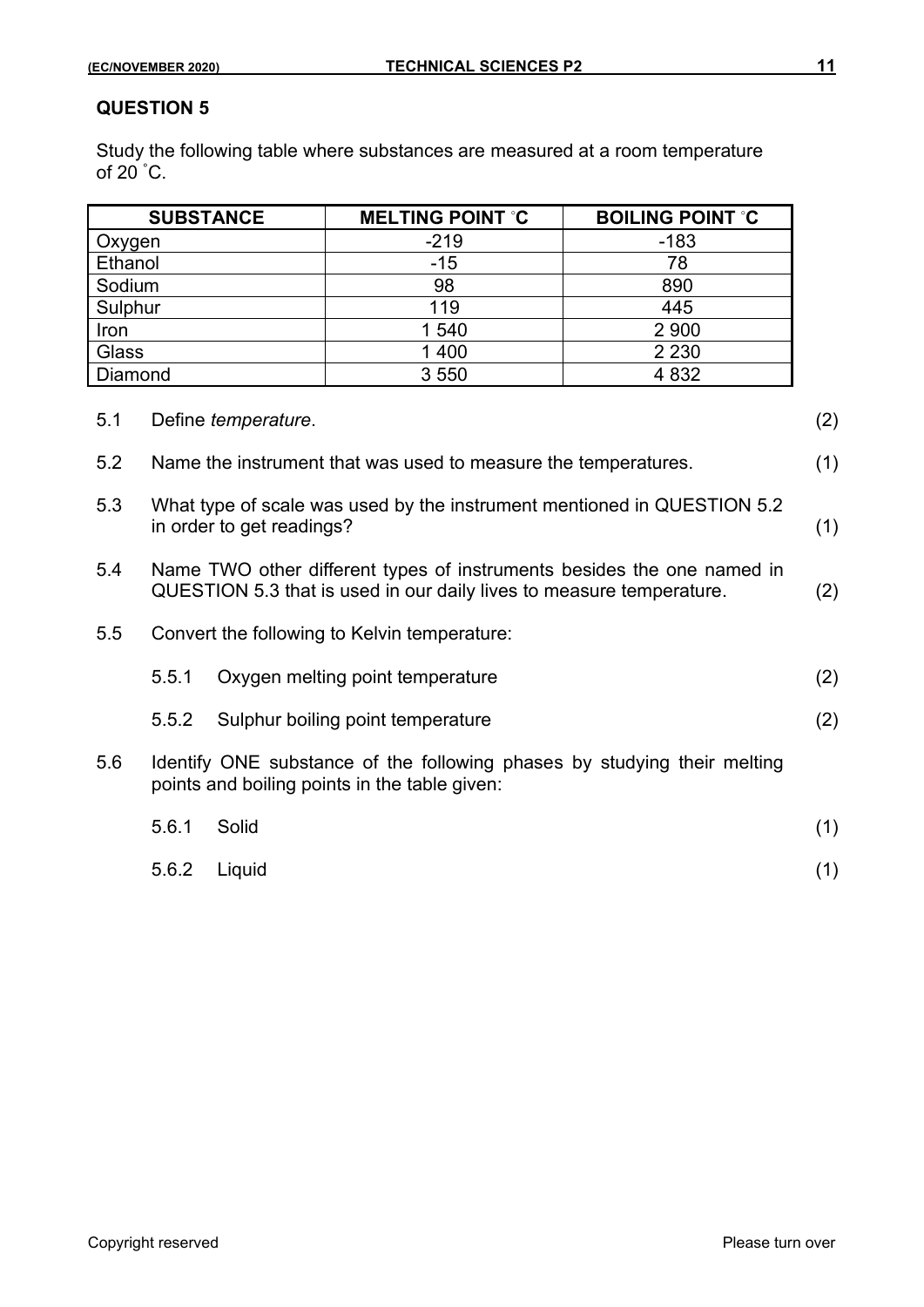5.7 A group of learners perform an experiment to determine at which temperature paraffin wax melts and solidifies.

The following procedures were performed:

- 1. A test tube containing solid wax will be heated until the wax melts.
- 2. The hot molten wax will be cooled and the temperature recorded at regular intervals.
- 3. The solid wax will then be reheated and the temperature recorded at regular intervals until it melts again.



The following results were obtained from the experiment.

| TIME(S) | TEMPERATURE (°C) | <b>OBSERVATIONS</b>        |
|---------|------------------|----------------------------|
|         | 27               | White solid                |
| 120     | 28               | White solid                |
| 240     | 29               | White solid                |
| 360     | 31               | White solid                |
| 480     | 46               | White solid, partly liquid |
| 600     | 58               | White solid, partly liquid |
| 720     | 62               | White liquid               |
| 840     | 66               | White liquid               |
| 960     | 70               | Clear liquid               |
| 1 080   | 70               | Clear liquid               |

- 5.7.1 Define *heat*. (2)
- 5.7.2 Identify the time period where the wax was still a solid. (1)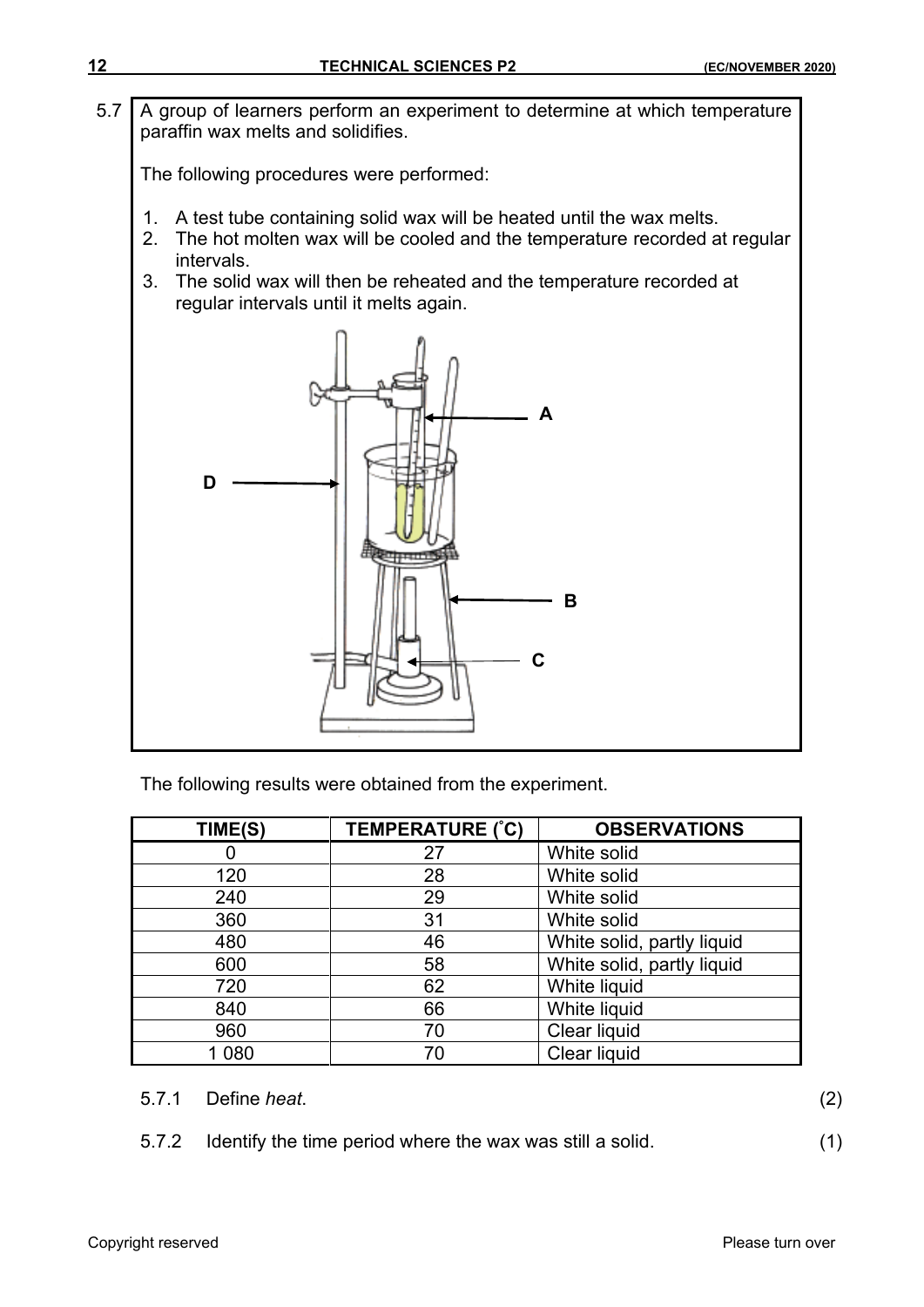#### **(EC/NOVEMBER 2020) TECHNICAL SCIENCES P2 13**

| 5.7.3 | At what temperature did the solid wax melt?                                                              | (1)           |
|-------|----------------------------------------------------------------------------------------------------------|---------------|
| 5.7.4 | What is the source of heat in this experiment?                                                           | (1)           |
|       | 5.7.5 It is unsafe to heat paraffin wax in the laboratory over an open flame.<br>Give a reason for this. | (2)           |
| 5.7.6 | Identify letters <b>A</b> , <b>B</b> and <b>D</b> .                                                      | (3)<br>$[22]$ |
|       | $\mathbf{I}(\mathbf{I} \mathbf{A} \mathbf{I})$                                                           | 150           |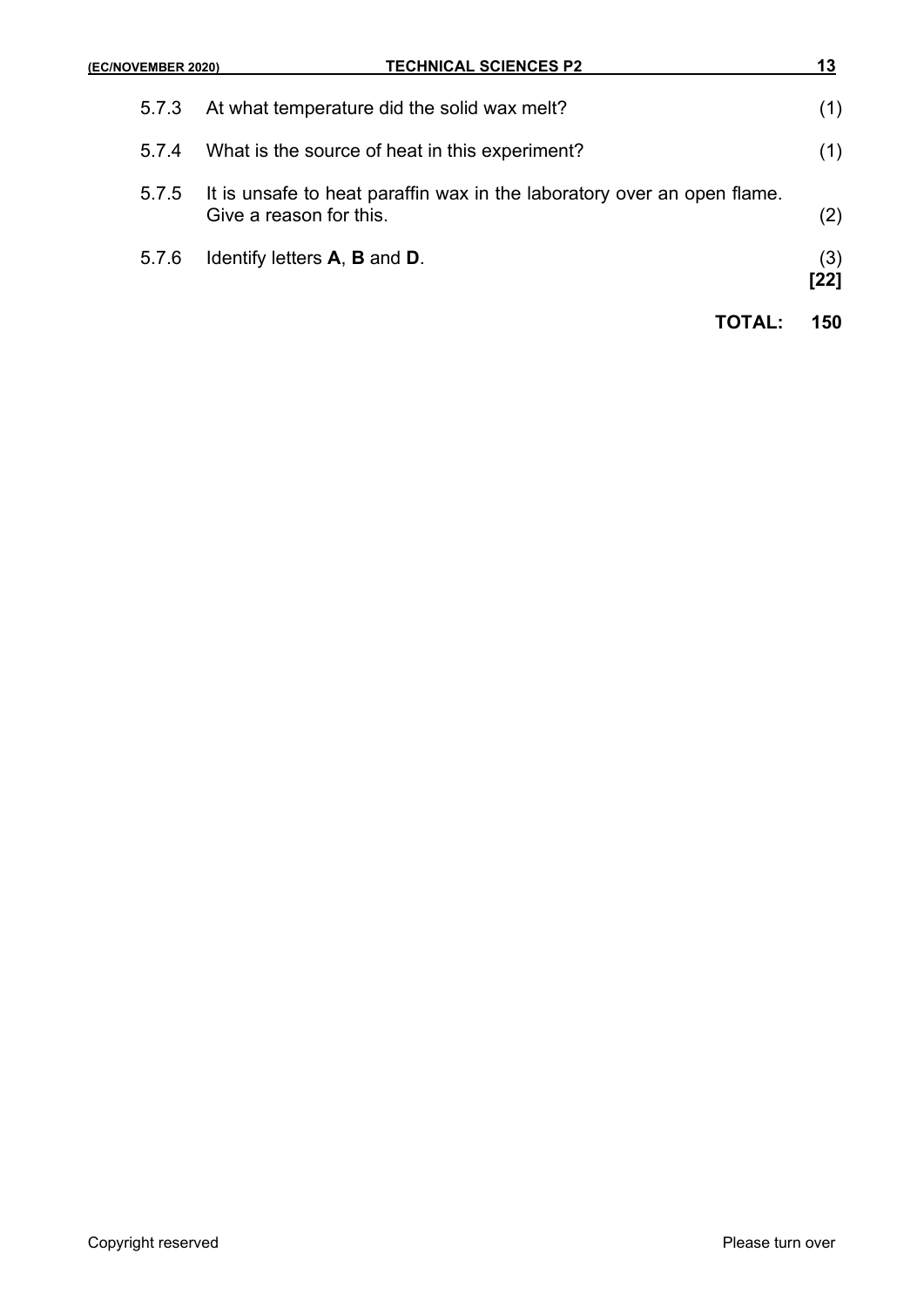#### **NATIONAL SENIOR CERTIFICATE** *NASIONALE SENIOR SERTIFIKAAT*

#### **DATA FOR TECHNICAL SCIENCES GRADE 10 PAPER 2 (CHEMISTRY)**

#### *GEGEWENS VIR TEGNIESE WETENSKAPPE GRAAD 10 VRAESTEL 2 (CHEMIE)*

#### **TABLE 1: PHYSICAL CONSTANTS/***TABEL 1: FISIESE KONSTANTES*

| NAAM/NAME                 | SIMBOOL/SYMBOL       | <b>WAARDE/VALUE</b>                     |
|---------------------------|----------------------|-----------------------------------------|
| <b>Standard pressure</b>  |                      |                                         |
| Standaarddruk             | $p^{\theta}$         | 1,013 $\times$ 10 <sup>5</sup> Pa       |
| Molar gas volume at STP   |                      |                                         |
|                           | $V_m$                | 22,4 $dm^3$ mol <sup>-1</sup>           |
| Molêre gasvolume teen STD |                      |                                         |
| Standard temperature      |                      |                                         |
|                           | $T^{\theta}$         | 273 K                                   |
| Standaardtemperatuur      |                      |                                         |
| Charge on electron        |                      |                                         |
|                           | e                    | $-1,6 \times 10^{-19}$ C                |
| Lading op elektron        |                      |                                         |
| Avogadro's constant       |                      |                                         |
|                           | <b>N<sub>A</sub></b> | $6.02 \times 10^{23}$ mol <sup>-1</sup> |
| Avogadro se konstante     |                      |                                         |

### **TABLE 2: FORMULAE***/TABEL 2: FORMULES*

| m<br>$n = \frac{1}{M}$                                       | N<br>$n = \frac{N_A}{N_A}$ |
|--------------------------------------------------------------|----------------------------|
| $c = \frac{n}{V}$ OR $c = \frac{m}{MV}$                      | $n = \frac{1}{V_m}$        |
| $\frac{p_1 V_1}{\frac{p_2 V_2}{\cdots}}$<br>$T$ ,<br>$T_{1}$ | $pV = nRT$                 |